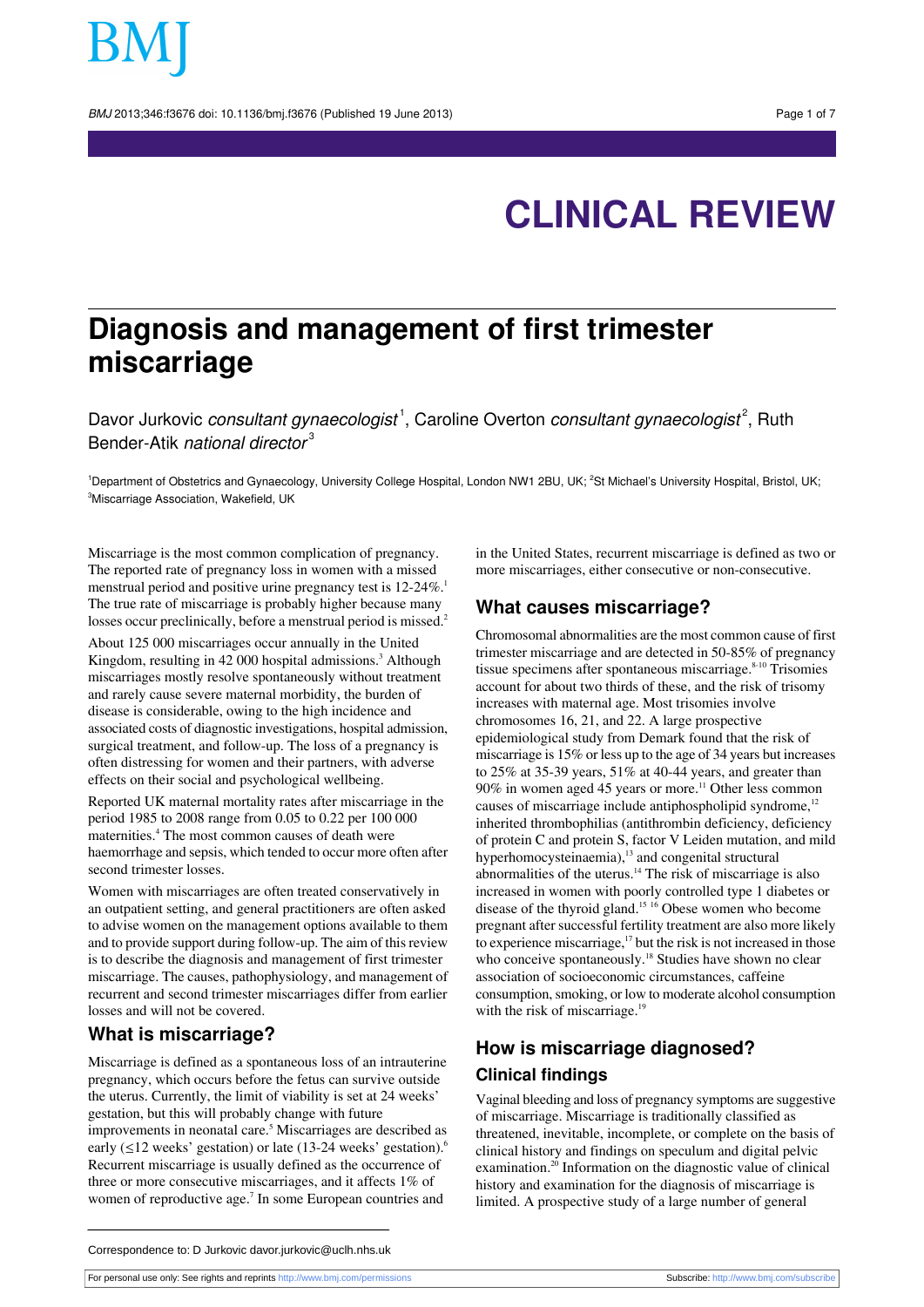#### **Summary points**

Miscarriage is the most common complication of pregnancy, affecting 12-24% of all pregnancies

Most early miscarriages are caused by chromosomal abnormalities, and the risk of miscarriage increases with maternal age Transvaginal ultrasound is the best way to diagnose miscarriage

Most miscarriages resolve spontaneously and expectant management should be offered as the first line management strategy

Emergency surgery is indicated in women presenting with severe pain or bleeding and in those with signs of infection

Offer women and their partners access to counselling services, leaflets, web addresses, and helpline numbers for support organisations

#### **Sources and selection criteria**

We searched Embase and Medline for articles with titles that included the keyword "miscarriage". We limited the search to meta-analyses, reviews, and randomised controlled trials published in English in the past 10 years. We also consulted a Cochrane systematic review on<br>miscarriage and identified articles of interest, and we reviewed published guidelines f and radiological societies.

practices in Amsterdam found that a clinical diagnosis of miscarriage based on clinical symptoms and findings on vaginal digital and speculum examinations was inaccurate in more than 50% of cases when compared with ultrasound findings. $21$  A retrospective study also reported the presence of products of conception in uterine curettings in 40% of women with a clinical diagnosis of complete miscarriage.<sup>22</sup> These results indicate that clinical diagnosis of miscarriage is unreliable and that pelvic examination, including speculum investigation, may be omitted in clinically stable women who present with a history of mild to moderate vaginal bleeding in early pregnancy. In these cases, ultrasound is more helpful and should be the primary test used to assess the pregnancy viability.

Speculum examination isstill appropriate in women who present with heavy bleeding and signs of cardiovascular instability. In such instances a speculum examination can detect retained products protruding through the cervix and facilitate their immediate removal.

#### **How can ultrasound help diagnose miscarriage?**

In modern practice, transvaginal ultrasonography has become the accepted standard for examining women with suspected complications of early pregnancy.<sup>23</sup> <sup>24</sup> Ultrasound classification of miscarriage is based solely on the morphological appearances of pregnancy and does not take into account the amount of vaginal bleeding or cervical findings.<sup>6</sup>

#### Early fetal demise

Early fetal demise (also described as empty sac; blighted ovum; missed, delayed, or silent miscarriage) refers to the early stage in the course of a miscarriage when an intact gestational sac is still present within the uterine cavity (figure**↓)**. The diagnosis of early fetal demise is based either on the absence of an embryo within a gestational sac or on the absence of cardiac activity in a visible embryo. The main difficulty when diagnosing early embryonic demise isto avoid confusing a healthy, early, normal intrauterine pregnancy with a miscarriage. Because the ultrasound diagnosis of early fetal demise is based on negative findings, the risk of diagnostic error is high. This is particularly so in women who are unsure of their dates, have irregular cycles, conceived while taking hormonal contraception, or have had fewer than three menstrual periods since their last pregnancy. The risk of misdiagnosis is also increased in women with a retroverted uterus, congenital uterine anomaly, uterine fibroids, intra-abdominal adhesions after previous caesarean sections, or other pelvic surgery affecting uterine position.

Misdiagnosis of a normal pregnancy as a miscarriage could result in inadvertent termination of a wanted normal pregnancy. This problem has caused wide public concern and has led to several public inquiries that have offered recommendations intended to prevent such diagnostic errors.<sup>25 26</sup> A recent systematic review highlighted the paucity of high quality, prospective data on which to base guidelines for the accurate diagnosis of early fetal demise.<sup>27</sup> A wide range of cut-off points for the size of the gestational sac or embryo above which embryonic cardiac activity should be visible in a normal early intrauterine pregnancy have been proposed.<sup>27</sup> Although they all include a certain margin of safety, the main cause of misdiagnosis is operator error, and this can occur irrespective of a chosen cut-off value. Therefore, recent National Institute for Health and Care Excellence (NICE) guidelines recommend that the diagnosis is confirmed at a follow-up visit seven to 14 days later or by a second observer in all women with suspected early fetal demise on ultrasound.<sup>28</sup>

#### Incomplete miscarriage

Incomplete miscarriage is defined by the presence of retained products of conception without a well defined gestation sac. The ultrasound diagnosis of incomplete miscarriage is difficult and no consensus exists regarding the best diagnostic criteria. Endometrial thickness (measured as the anterior-posterior diameter of the uterine cavity) has been used to aid this diagnosis. Several studies have looked at various cut-off levels, ranging from 5 mm to 25 mm. $^{29}$  30 A recent prospective observational study, however, showed that none of these criteria are accurate enough to diagnose the presence of chorionic villi within the uterine cavity.<sup>31</sup> Subjective assessment of the morphological characteristics of the tissue within the uterine cavity, combined with colour Doppler assessment of its vascularity, has been proposed to overcome the limitations of using cut-off measurements.<sup>32</sup> However, no good quality prospective studies have determined the accuracy of these diagnostic criteria.

#### Complete miscarriage

The diagnosis of complete miscarriage is made in women in whom ultrasound fails to identify any signs of pregnancy tissue within the uterine cavity. This diagnosis can be made with confidence only in women who had clear evidence of intrauterine pregnancy on previous ultrasound examinations. If no scan has previously been done, the pregnancy should be described as a "pregnancy of unknown location" and followed up with biochemical markers.<sup>28</sup>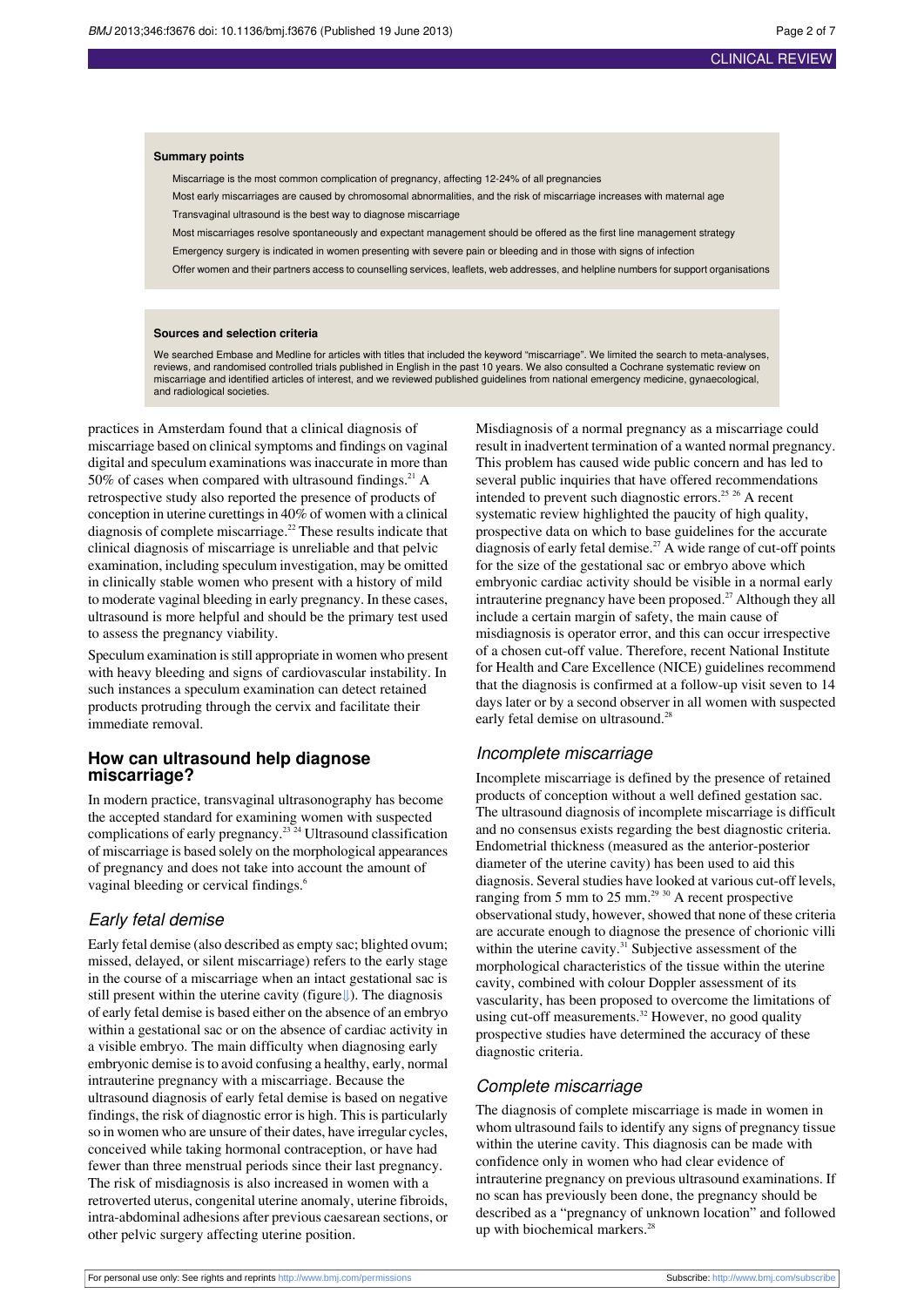#### **What is the role of biochemical markers?**

Biochemical markers are not routinely used in the diagnosis of miscarriage. They are useful, however, to confirm the diagnosis of early pregnancy failure in women in whom ultrasound findings are non-diagnostic.

Human chorionic gonadotrophin concentrations in maternal serum double over 1.4-1.6 days from the time of first detection to the 35th day of pregnancy and then double every 2.0-2.7 days from the 35th day to 42nd day.<sup>33</sup> It has been well documented that slower doubling times are associated with miscarriage. $34$ However, absolute concentrations of the hormone cannot be used to discriminate between viable and non-viable pregnancies.<sup>35</sup> In women with non-diagnostic ultrasound scan findings, declining chorionic gonadotrophin values can diagnose a complete miscarriage with a sensitivity of 93-97%.<sup>36 37</sup>

A recent meta-analysis showed that low serum progesterone (<16 nmol/L; 1 nmol=0.31 ng/mL) is strongly associated with a failing pregnancy and can be used to rule out the possibility of a viable pregnancy.<sup>38</sup> However, occasional cases of normal viable pregnancies have been reported in women with very low serum progesterone. Therefore, serum progesterone should not be used in isolation as the definitive test to diagnose miscarriage.<sup>39</sup>

#### **What is the role of surgery and histology?**

In the UK surgery is not routinely used to diagnose miscarriage. However, in women who opt for surgical treatment of miscarriage, uterine curettings are routinely sent for histological examination to confirm the diagnosis of intrauterine pregnancy and to exclude a molar pregnancy.<sup>6</sup> Uterine curettage is used more liberally in the US, mainly to help to confirm the diagnosis of miscarriage and to exclude an ectopic pregnancy in women with non-diagnostic ultrasound findings.<sup>40</sup> Chromosome testing should be performed on products of conception of the third and subsequent consecutive miscarriage only and not after sporadic pregnancy loss.<sup>7</sup>

## **Is it possible to prevent miscarriage?**

There is no evidence that miscarriage can be prevented by bed rest or by administration of vitamin supplements.<sup>41 42</sup> A meta-analysis of four trials showed that treatment with progesterone in women with threatened miscarriage was associated with significantly lower risk of miscarriage compared with placebo.<sup>28</sup> The quality of evidence, however, was poor, the dose and route of administration of progesterone varied between the studies, and the final outcome measures varied. Routine progesterone supplements should not be offered to women with threatened miscarriage until the results of a well conducted prospective multicentre randomised trial are available.<sup>28</sup>

#### **How is miscarriage managed?**

Emergency surgery under general anaesthesia used to be the standard—often the only—treatment option offered to women diagnosed with miscarriage. The management of miscarriage has radically changed over the past 20 years. The emphasis on urgent surgical management has moved towards individualised treatment and patient choice between expectant, medical, and semi-elective surgical treatment.

#### **When to refer?**

We recommend early referral of all women with pain and bleeding in early pregnancy to a local early pregnancy unit. Immediately refer women presenting with severe symptoms or signs of cardiovascular instability and infection to the nearest emergency department because some may have an undiagnosed, ruptured ectopic pregnancy. Asymptomatic women with a history of early pregnancy losses may be referred for an ultrasound scan at seven or eight weeks' gestation to help alleviate anxiety and to provide reassurance that the pregnancy is progressing normally.<sup>18</sup>

#### **Expectant management**

Expectant management is often chosen by women because of a desire for a natural approach. It is becoming an increasingly popular option, and in one observational study, 70% of women opted to wait for the pregnancy to resolve spontaneously.<sup>32</sup> In controlled trials, placebo treatment (expectant management) was successful in 29-42% of women with early fetal demise and 55% to 86% of women with incomplete miscarriage. $43-47$  A meta-analysis of published studies comparing expectant management with active management (medical or surgical) showed a higher rate of unplanned emergency interventions (35% *v* 18%; relative risk 2.28, 95% confidence interval 1.93 to 2.7).<sup>28</sup> It also found higher rates of blood transfusions  $(1.6\%)$  $v$  0.4%; 3.39, 1.08 to 10.61) in women randomised to expectant management, but no significant difference in infection rates.<sup>28</sup> The chance of successful spontaneous completion of miscarriage increases with the length of follow-up.<sup>48</sup> Women are usually advised to wait for two weeks for miscarriage to complete, but it is safe to continue with expectant management for longer if there are no signs of infection.

#### **Medical management**

Medical management is chosen asthe primary treatment option in 20-30% of women. $49\frac{50}{10}$  The drug most commonly used is a prostaglandin analogue misoprostol, which can be given in single or divided doses. It is licensed for oral use only, but can also be given vaginally, sublingually, or rectally. $5152$ 

Mifepristone, an oral anti-progesterone drug, is thought to potentiate the effects of prostaglandins.<sup>53</sup> It is sometimes used before administration of misoprostol for miscarriage. However, a recent randomised trial showed that the addition of mifepristone does not significantly increase the success rate compared with misoprostol alone.<sup>5</sup>

The success of medical management depends on the type of miscarriage, the drug dosage, the route of administration, and the time allowed for products to be passed. Data from randomised trials show that medical management avoids the need for surgical intervention in over 70% of women with early fetal demise.<sup>43-47</sup> Medical management was highly effective in women with incomplete miscarriage, but the success rates were not significantly better than with expectant management.<sup>45</sup>

Medical treatment may be arranged on an outpatient or inpatient basis. Side effects include nausea in 22-35% of women, fever in 15%, diarrhoea in 6-21.2%, and vomiting in  $7\%$ .<sup>4446</sup> Bleeding usually starts within hours of administration of the drug and may continue for up to three weeks. Heavy bleeding requiring emergency surgery occurs in 1% of women treated with misoprostol.<sup>55</sup> Review women who do not start bleeding within 24 hours after initiation of treatment to decide on further management. Women who bleed for longer than three weeks should also attend for clinical review to rule out persistent retained products of conception or molar pregnancy.<sup>28</sup>

#### **Surgical treatment**

Emergency surgery remains the primary treatment of choice for women who present with excessive bleeding, are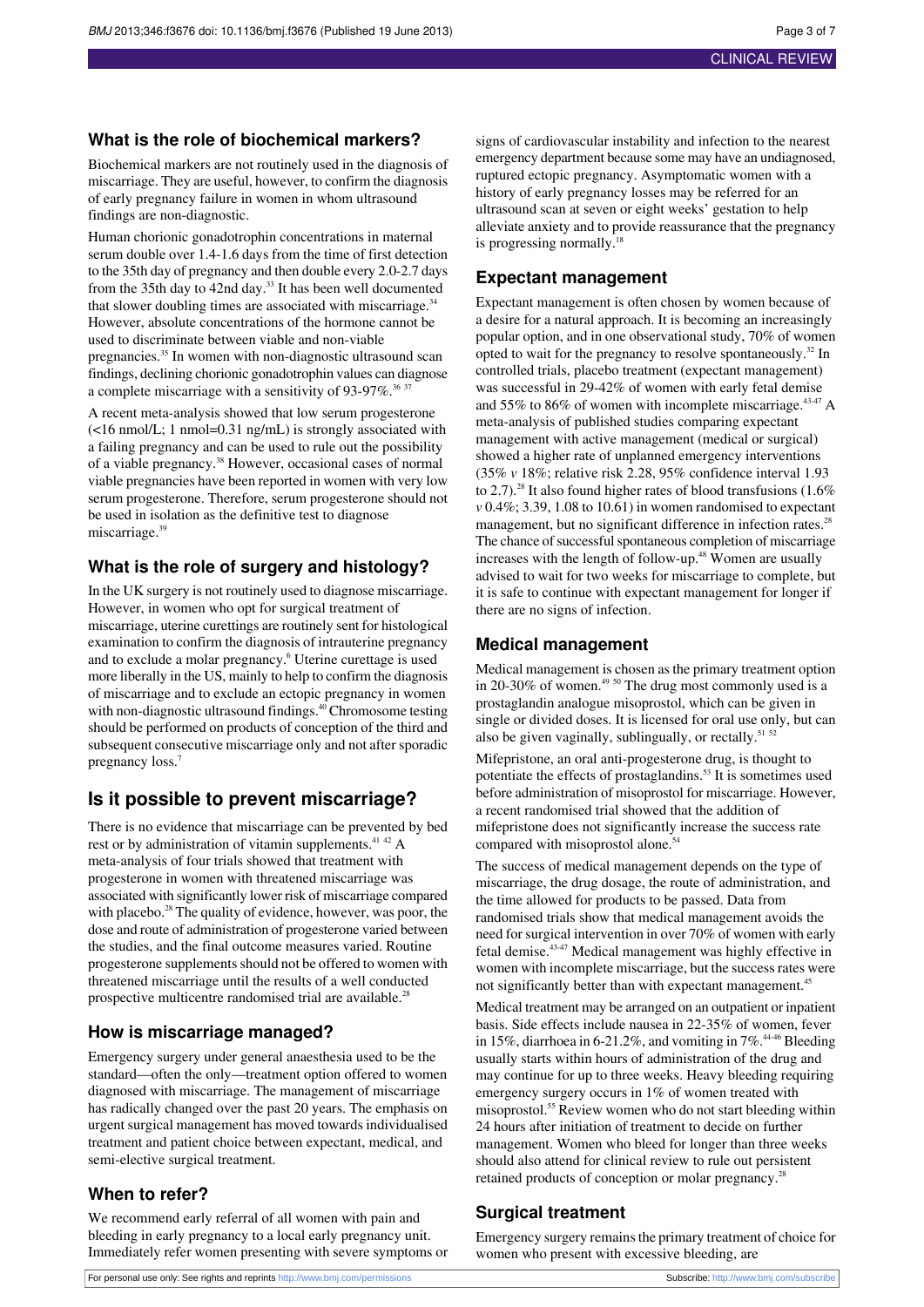haemodynamically unstable, have signs of infected retained products of conception, or have a provisional diagnosis of gestational trophoblastic disease.<sup>6</sup> In clinically stable women, surgery can be offered as a semi-elective procedure for those who prefer surgical intervention and for those in whom conservative management has been unsuccessful.

A meta-analysis of clinical trials found that surgical management is more successful than medical treatment of miscarriage.<sup>28</sup> Women randomised to medical management had higher unplanned intervention rates(21.3% *v* 2.5%; 8.13, 6.26 to 10.55) and were more likely to experience gastrointestinal side effects (22.8% *v* 7.8%; 2.36, 1.39 to 4.0). Women also reported a significantly longer duration of bleeding after medical versus surgical treatment (median  $11 \nu 8$  days).<sup>56</sup> No significant differences were seen in infection rates (1.6% *v* 2.2%) or the need for blood transfusion  $(1.1\% \text{ v } 0.8\%).$ <sup>28</sup>

Five trials have reported rates of surgical complications, including uterine perforation, cervical laceration, haemorrhage, and intrauterine synechiae. The rate of complications was relatively high (2-8%) in women randomised to surgery.<sup>56-60</sup> Mental health and social functioning at two weeks did not differ between women who had medical or surgical management.<sup>59 61 62</sup>

In recent years, surgery has also been carried out using manual vacuum aspiration under systemic analgesia (including patient controlled analgesia) in operating theatres.<sup>63</sup> This procedure can also be carried out in the outpatient setting, under local anaesthetic.<sup>64</sup> The benefits of outpatient procedures are increased safety due to reduced anaesthetic risks, minimal social disruption, and reduced costs.

## **Choice of treatment**

Provide women experiencing miscarriage who present with minimal or mild symptoms the opportunity to make an informed choice between different management options. Most are likely to opt for expectant management, but some will prefer medical or surgical treatment. Recently published NICE guidelines recommend the use of expectant management for seven to 14 days as the first line management strategy.<sup>28</sup> Offer women in whom expectant management is unsuccessful medical treatment (single dose misoprostol 800 µg transvaginally) or surgery. Emergency surgical treatment should be offered to all women with severe bleeding or pain, those with signs of infection, and when conservative management has failed. Antibiotic prophylaxis and anti-D for Rhesus negative women are not needed with expectant or medical treatment but should be offered to women undergoing surgical treatment.<sup>6</sup>

## **What to expect during the recovery period?**

Normal menstrual periods usually resume within a month or two after miscarriage. It is safe for women to resume sexual activity once the bleeding has stopped. Women need not delay trying for a new pregnancy for medical reasons. Because most miscarriages are caused by chromosomal abnormalities, women need not be routinely investigated for other less common causes of miscarriage unless they experience recurrent losses. A large retrospective study from Scotland showed that women who conceive within six months of the initial miscarriage are less likely to have another miscarriage or other pregnancy complications than women in whom the interpregnancy interval is longer than six months.<sup>65</sup>

## **What are the psychological needs of women who miscarry?**

Miscarriage is often an unhappy and stressful event for women and their partners. For many, it represents the loss of a baby, even in early gestations, and this can be exacerbated by previous fertility or pregnancy problems. Feelings of loss and grief are common but generally self limiting. Treat all women who miscarry with respect and sensitivity; give them clear explanations of processes, procedures, and options; and give them time to make decisions, where clinically possible. Provide women with leaflets, web addresses, and helpline numbers for support organisations. Some women may develop anxiety and depression after a pregnancy loss and they may benefit from receiving additional counselling and psychological support.<sup>28</sup>

## **What do clinical guidelines recommend?**

NICE has produced a guideline on diagnosis and initial management of ectopic pregnancy and miscarriage.<sup>28</sup> The guideline emphasises the need to provide women and their partners with evidence based information on the diagnosis and management of miscarriage, as well as access to support and counselling services. Early pregnancy assessment services—where ultrasound scanning can be carried out and decisions about management made—should be available seven days a week. Offer expectant management as the primary treatment option to all clinically stable women with a confirmed diagnosis of miscarriage.

The Royal College of Obstetricians and Gynaecologists has produced a clinical guideline on the management of early pregnancy loss that recommends use of the term miscarriage for pregnancy losses before 24 weeks' gestation.<sup>6</sup> It recommends offering surgical management of miscarriage to women who prefer that option and to those with persistent excessive bleeding, haemodynamic instability, evidence of infected retained tissue, and suspected gestational trophoblastic disease.

The American College of Radiology has produced a guideline recommending ultrasonography asthe primary imaging modality in the evaluation of patients presenting with bleeding in the first trimester of pregnancy, with magnetic resonance imaging and computed tomography playing a relatively minor role. Because of concerns about temperature increases in tissues in the path of a pulsed Doppler beam, only M mode ultrasound should be used to document fetal cardiac activity and measure the heart rate.<sup>66</sup>

Contributors: DJ and CO helped plan, conduct, and report the work described. RB-A wrote the section on the psychological needs of women and revised the draft paper. All authors are guarantors.

Competing interests: We have read and understood the BMJ Group policy on declaration of interests and declare the following interests: DJ is chair of the Early Pregnancy Clinical Study Group (UK), a board member of the Association of Early Pregnancy Units (UK), and the director of the Gynaecology Ultrasound Centre, London; CO is chair of the Association of Early Pregnancy Units, consultant for Swiss Precision Diagnostics, and a member of the NICE Guideline Development Group "Ectopic and miscarriage: diagnosis and initial management" published December 2012; RB-A is national director of Miscarriage Association (UK) and a board member of the Association of Early Pregnancy Units  $(IIK)$ .

Provenance and peer review: Commissioned; externally peer reviewed.

Prendeville W. Epidemiology of miscarriage. In: Grudzinskas JG, O'Brien PMS, eds. Problems in early pregnancy: advances in diagnosis and management. RCOG Press, 1997:1-15.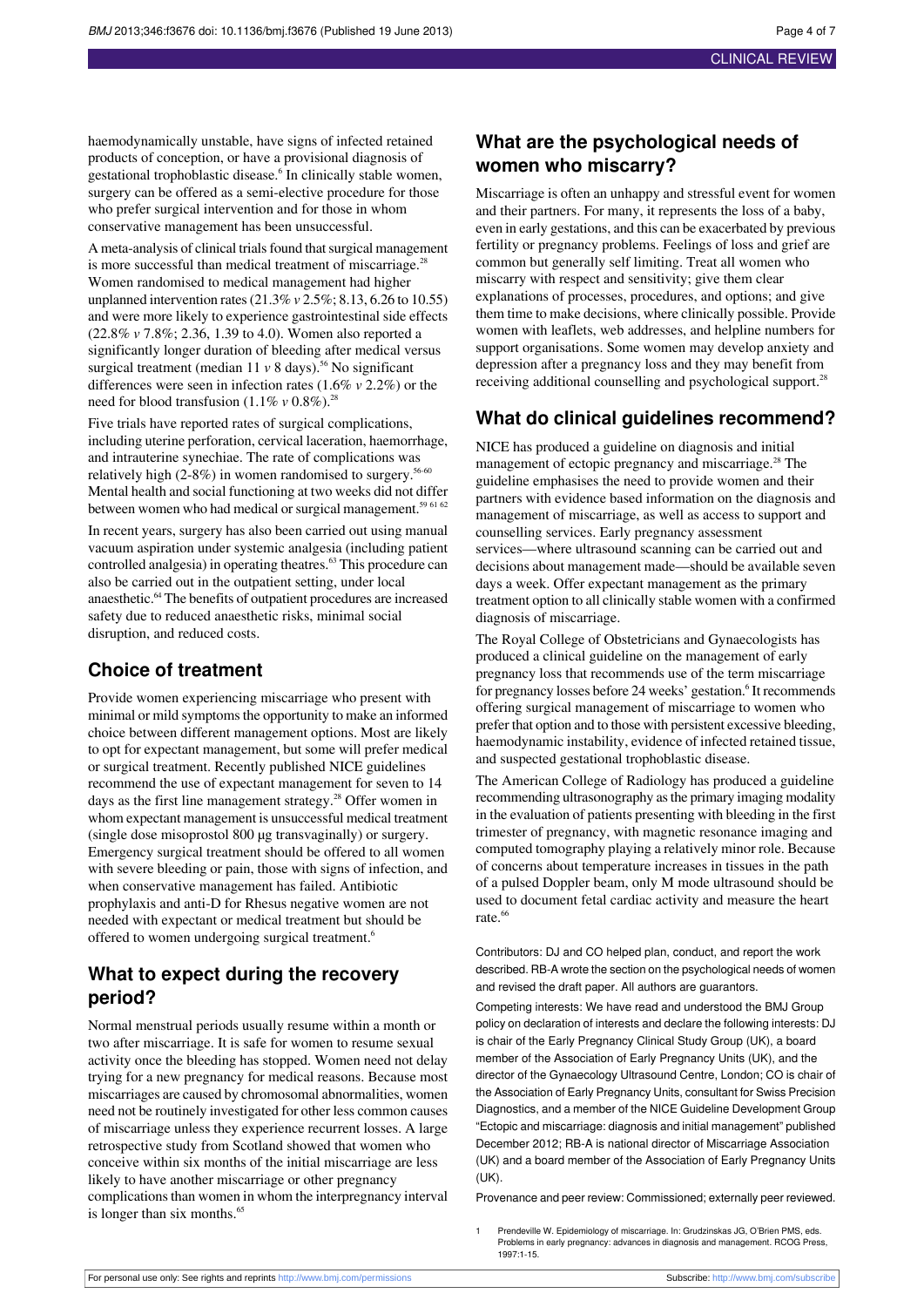#### **Questions for future research**

What could be done to protect the emotional wellbeing of women undergoing conservative treatment of miscarriage, which involves prolonged follow-up and repeated ultrasound scans?

Does progesterone improve outcomes in women with threatened miscarriage?

What is the impact of different management strategies on future reproductive outcomes?

What are the best diagnostic criteria to diagnose incomplete miscarriage?

#### **Additional educational resources**

#### Resources for healthcare professionals

NHS Clinical Knowledge Summaries [\(http://www.cks.nhs.uk/miscarriage\)](http://www.cks.nhs.uk/miscarriage)—Evidence based information and practical "know how" on common conditions managed in primary care

Association of Early Pregnancy Units ([www.earlypregnancy.org.uk](http://www.earlypregnancy.org.uk/))—Support and resources to assist patient choice and maintain standards in early pregnancy care. Your nearest unit can be found at: [www.earlypregnancy.org.uk/FindUsMap.asp](http://www.earlypregnancy.org.uk/FindUsMap.asp)

Special Interest Group Early Pregnancy (SIGEP) of the European Society for Human Reproduction and Embryology ([www.eshre.eu/01/](http://www.eshre.eu/01/default.aspx?pageid=60) [default.aspx?pageid=60](http://www.eshre.eu/01/default.aspx?pageid=60))—Aims to provide a clinical and scientific link between the medical fields of infertility, human reproduction, prenatal diagnosis, and fetal medicine

#### Resources for patients

Miscarriage Association [\(www.miscarriageassociation.org.uk](http://www.miscarriageassociation.org.uk/))—Information on the causes, management, and treatment of miscarriage, ectopic, and molar pregnancy. Telephone helpline and network of volunteers offering support to women who have lost a pregnancy

Association of Early Pregnancy Units [\(www.earlypregnancy.org.uk\)](http://www.earlypregnancy.org.uk/)—Accessible information to help patient choice and facilitate access to the local early pregnancy unit when needed

Royal College of Obstetricians and Gynaecologists [\(www.rcog.org.uk\)](http://www.rcog.org.uk/)—Online information for patients covering a wide range of topics in women's health, including miscarriage

American Congress of Obstetricians and Gynecologists [\(www.acog.org/Search?Keyword=miscarriage](http://www.acog.org/Search?Keyword=miscarriage))—Information leaflets that provide<br>useful information about the effect of tobacco, alcohol, and illicit drug use on early pregna

- 2 Wilcox AJ, Weinberg CR, O'Connor JF, Baird DD, Schlatterer JP, Canfield RE, et al. Incidence of early loss of pregnancy. N Engl J Med 1988;319:189-94.
- 3 Health and Social Care Information Centre. Hospital episode statistics. NHS maternity statistics 2011-12. https://catalogue.ic.nhs.uk/publications/hospital/maternity/nhs-mater-
- eng-2011-2012/nhs-mate-eng-2011-2012-rep.pdf. 4 Saving Mothers' Lives. The eighth report of the Confidential Enquiries into Maternal Deaths in the United Kingdom. BJOG 2011;118(suppl 1):81-4.
- 5 Costeloe KL, Hennessy EM, Haider S, Stacey F, Marlow N, Draper ES. Short term outcomes after extreme preterm birth in England: comparison of two birth cohorts in 1995
- and 2006 (the EPICure studies). BMJ 2012;345:e7976. 6 Royal College of Obstetricians and Gynaecologists. Management of early pregnancy loss. Guideline no 25. 2006. [www.rcog.org.uk/files/rcog-corp/uploaded-files/](http://www.rcog.org.uk/files/rcog-corp/uploaded-files/GT25ManagementofEarlyPregnancyLoss2006.pdf)
- [GT25ManagementofEarlyPregnancyLoss2006.pdf.](http://www.rcog.org.uk/files/rcog-corp/uploaded-files/GT25ManagementofEarlyPregnancyLoss2006.pdf) 7 Royal College of Obstetricians and Gynaecologists. The investigations and treatment of couples with recurrent first-trimester and second trimester miscarriage. Guideline no 17.
- 2011. [www.rcog.org.uk/files/rcog-corp/GTG17recurrentmiscarriage.pdf](http://www.rcog.org.uk/files/rcog-corp/GTG17recurrentmiscarriage.pdf). 8 Ohno M, Maeda T, Matsunobu A. A cytogenetic study of spontaneous abortions with M
- direct analysis of chorionic villi. Obstet Gynecol 1991;77:394-8.
- Skinner J, Luettich K, Ring M, O'Leary JJ, Turner MJ. Analysis of fetal DNA in the maternal venous blood for abnormalities of chromosomes 13, 16, 18 and 21 in first-trimester spontaneous miscarriage. J Obstet Gynaecol 2003;2:228-32.
- 10 Van den Berg MM, van Maarle MC, van Wely M, Goddijn M. Genetics of early miscarriage. Biochim Biophys Acta 2012;1822:1951-9.
- 11 Nybo Andersen AM, Wohlfahrt J, Christens P, Olsen J, Melbye M. Maternal age and fetal loss: population based register linkage study. BMJ 2000;320:1708-12. 12 Empson MB, Lassere M, Craig JC, Scott JR. Prevention of recurrent miscarriage for
- women with antiphospholipid antibody or lupus anticoagulant. Cochrane Database Syst Rev 2005;2:CD002859.
- 13 Kaandorp S, Di Nisio M, Goddijn M, Middeldorp S. Aspirin or anticoagulants for treating recurrent miscarriage in women without antiphospholipid syndrome. Cochrane Database Syst Rev 2009;1:CD004734.
- 14 Chan YY, Jayaprakasan K, Tan A, Thornton JG, Coomarasamy A, Raine-Fenning NJ. Reproductive outcomes in women with congenital uterine anomalies: a systematic review. Ultrasound Obstet Gynecol 2011;38:371-82.
- 15 Temple R, Aldridge V, Greenwood R, Heyburn P, Sampson M, Stanley K. Association between outcome of pregnancy and glycaemic control in early pregnancy in type 1 diabetes: population based study. BMJ 2002;325:1275-6.
- 16 Negro R, Mestman JH. Thyroid disease in pregnancy. Best Pract Res Clin Endocrinol Metab 2011;25:927-43.
- 17 ESHRE Capri Workshop Group. Nutrition and reproduction in women. Hum Reprod Update 2006;12:193-207.
- 18 Turner MJ, Fattah C, O'Connor N, Farah N, Kennelly M, Stuart B. Body mass index and
- spontaneous miscarriage. Eur J Obstet Gynecol Reprod Biol 2010;15:168-70. 19 Maconochie N, Doyle P, Prior S, Simmons R. Risk factors for first trimester miscarriage—results from a UK-population-based case-control study. BJOG 2007;114:170-86.
- 20 Howie HJ. Spontaneous abortion. In: Dewhurst's textbook of obstetrics and gynaecology. 4th ed. Blackwell Science, 1986:176-87.
- 21 Wieringa-de Waard M, Bonsel GJ, Ankum WM, Vos J, Bindels PJ. Threatened miscarriage in general practice: diagnostic value of history taking and physical examination. Br J Gen Pract 2002;52:825-9.
- 22 Alcazar Jl, Baldonado C, Laperte C. The reliability of transvaginal ultrasonography to detect retained tissue after spontaneous first-trimester abortion, clinically thought to be complete. Ultrasound Obstet Gynecol 1995;6:126-9.
- 23 Shillito J, Walker JJ. Early pregnancy assessment units. Br J Hosp Med 1997;58:505-9.
- Cacciatore B, Stenman UH, Ylöstalo P. Comparison of abdominal and vaginal sonography in suspected ectopic pregnancy. Obstet Gynecol 1989;73:770-4.
- 25 Hately W, Case J, Campbell S. Establishing the death of an embryo by ultrasound: report of a public inquiry with recommendations. Ultrasound Obstet Gynecol 1995;5:353-7. 26 Irish Health Service Executive (HSE). National miscarriage misdiagnosis review. 2011.
- [www.hse.ie/eng/services/Publications/services/Hospitals/miscarriagereview.html](http://www.hse.ie/eng/services/Publications/services/Hospitals/miscarriagereview.html). 27 Jeve Y, Rana R, Bhide A, Thangaratinam S. Accuracy of first-trimester ultrasound in the
- diagnosis of early embryonic demise: a systematic review. Ultrasound Obstet Gyr 2011;38:489-96.
- 28 National Institute for Health and Care Excellence. Ectopic pregnancy and miscarriage: diagnosis and initial management in early pregnancy of ectopic pregnancy and miscarriage. CG154. 2012. <http://publications.nice.org.uk/ectopic-pregnancy-and-miscarriage-cg154>.
- 29 Kurtz AB, Shlansky-Goldberg RD, Choi HY. Detection of retained products of conception following spontaneous abortion in the first trimester. J Ultrasound Med 1991;10:387-95. 30 Nielsen S, Hahlin M. Expectant management of first-trimester spontaneous abortion.
- Lancet 1995;345:84-6. 31 Sawyer E, Ofuasia E, Ofili-Yebovi D, Helmy S, Gonzalez J, Jurkovic D. The value of
- measuring endometrial thickness and volume on transvaginal ultrasound scan for the diagnosis of incomplete miscarriage. Ultrasound Obstet Gynecol 2007;23:205-9.
- 32 Luise C, Jermy K, May C, Costello G, Collins WP, Bourne TH. Expectant management of incomplete, spontaneous first trimester miscarriage: outcome according to initial ultrasound criteria and value of follow-up visits. Ultrasound Obstet Gynecol 2002;19:580-2.
- 33 Pittaway DE, Reish RL, Wentz AC. Doubling times of human chorionic gonadotrop increase in early viable intrauterine pregnancies. Am J Obstet Gynecol 1985;152:299-302. 34 Lower AM, Yovich JL. The value of serum levels of oestradiol, progesterone and
- beta-human chorionic gonadotrophin in the prediction of early pregnancy loss. Hum Reprod 1992;7:711-7.
- 35 Elson J, Tailor A, Salim R, Hillaby K, Dew T, Jurkovic D. Expectant management of miscarriage—prediction of outcome using ultrasound and novel biochemical markers. Hum Reprod 2005;20:2330-3.
- 36 Hahlin M, Thorburn J, Bryman I. The expectant management of early pregnancies of uncertain site. Hum Reprod 1995;1:1223-7.
- 37 Condous G, Kirk E, Van Calster B, Van Huffel S, Timmerman D, Bourne T. Failing pregnancies of unknown location: a prospective evaluation of the human chorionic gonadotrophin ratio. BJOG 2006;113:521-7.
- 38 Verhaegen J, Gallos ID, van Mello NM, Abdel-Aziz M, Takwoingi Y, Harb H, et al. Accuracy of single progesterone test to predict early pregnancy outcome in women with pain or bleeding: meta-analysis of cohort studies. BMJ 2012;345:e6077.
- 39 Cordina M, Schramm-Gajraj K, Ross J, Lautman K, Jurkovic D. Introduction of a single visit protocol in the management of selected patients with pregnancy of unknown location: a prospective study. BJOG 2011;118:693-7.
- 40 Chung K, Chandavarkar U, Opper N, Barnhart K. Re-evaluating the role of dilation and curettage in the diagnosis of pregnancy of unknown location. Fertil Steril 2011;96:659-62.
- 41 Aleman A, Althabe F, Belizán JM, Bergel E. Bed rest during pregnancy for preventing miscarriage. Cochrane Database Syst Rev 2005;2:CD003576.
- 42 Rumbold A, Middleton P, Pan N, Crowther CA. Vitamin supplementation for preventing miscarriage. Cochrane Database Syst Rev 2011;1:CD004073.
- 43 Blohm F, Friden BE, Milsom I, Platz-Christensen JJ, Nielsen S. A randomised double blind trial comparing misoprostol or placebo in the management of early miscarriage. BJOG 2005;8:1090-5.
- 44 Kovavisarach E, Sathapanachai U. Intravaginal 400 microg misoprostol for pregnancy termination in cases of blighted ovum: a randomised controlled trial. Aust N Z J Obstet Gynaecol 2002;2:161-3.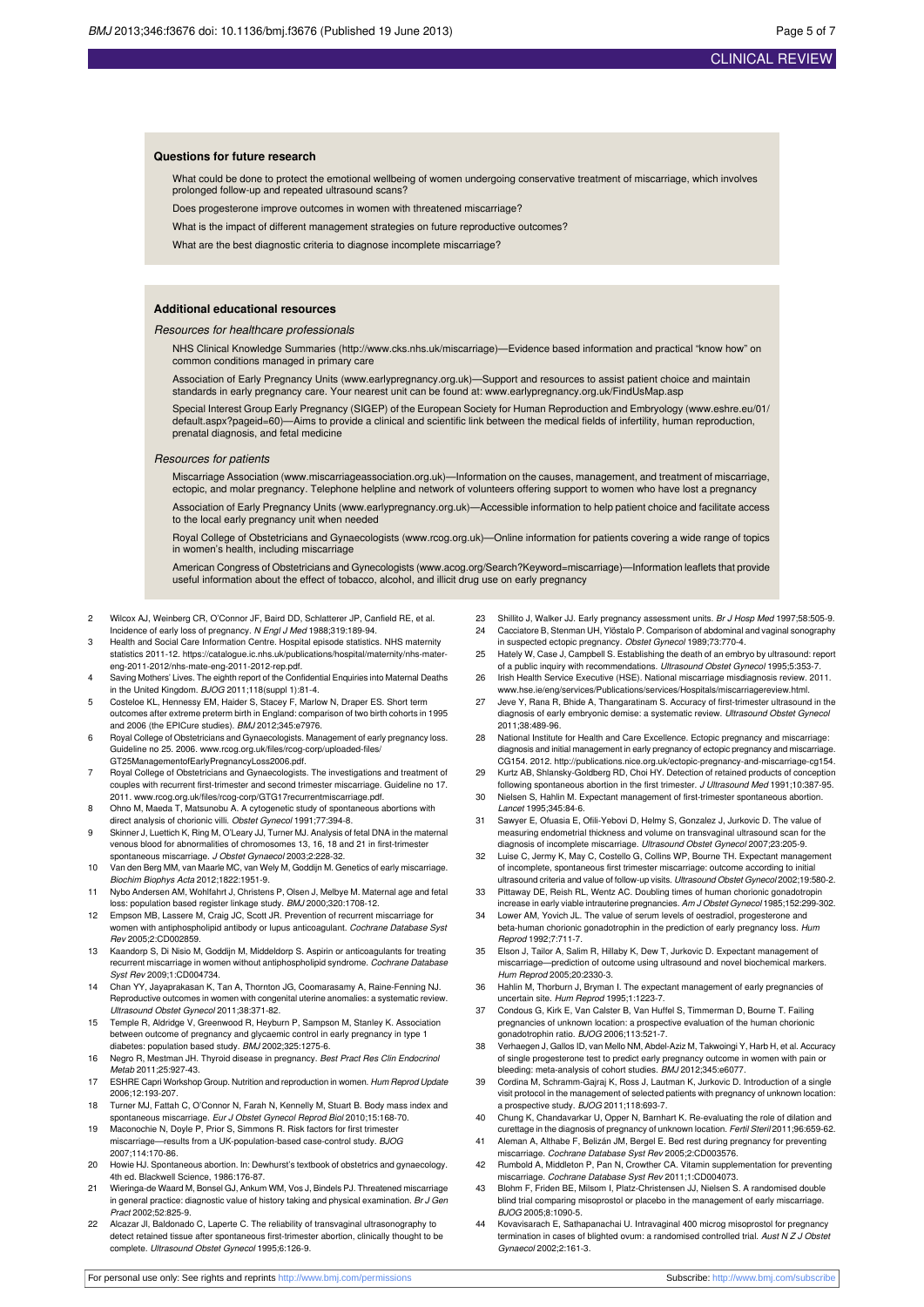#### CLINICAL REVIEW

- 45 Bagratee JS, Khullar V, Regan L, Moodley J, Kagoro H. A randomized controlled trial comparing medical and expectant management of first trimester miscarriage. Hum Reprod 2004;2:266-71.
- 46 Lister MS, Shaffer LE, Bell JG, Lutter KQ, Moorma KH. Randomized, double-blind, placebo-controlled trial of vaginal misoprostol for management of early pregnancy failures.<br>*Am J Obstet Gynecol* 2005;4:1338-43.
- 47 Wood SL, Brain PH. Medical management of missed abortion: a randomized clinical trial. Obstet Gynecol 2002;4:563-6.
- 48 Sairam S, Khare M, Michailidis G, Thilaganathan B. The role of ultrasound in the expectant management of early pregnancy loss. Ultrasound Obstet Gynecol 2001;17:506-9.
- 49 El-Refaey H, Hinshaw K, Henshaw R, Smith N, Templeton A. Medical management of missed abortion and anembryonic pregnancy. BMJ 1992;305:1399.
- 50 Shankar M, Economides DL, Sabin CA, Tan B, Kadir RA. Outpatient medical management of missed miscarriage using misoprostol. J Obstet Gynaecol 2007;27:283-6.
- 51 Ngoc NT, Blum J, Westheimer E, Quan TT, Winikoff B. Medical treatment of missed abortion using misoprostol. Int J Gynaecol Obstet 2004;87:138-42.
- 52 Tang OS, Ho PC. The use of misoprostol for early pregnancy failure. Curr Opin Obstet Gynecol 2006;18:581-6.
- 53 Kulier R, Gülmezoglu AM, Hofmeyr GJ, Cheng LN, Campana A. Medical methods for first trimester abortion. Cochrane Database Syst Rev 2004;2:CD002855.
- 54 Stockheim D, Machtinger R, Wiser A, Dulitzky M, Soriano D, Goldenberg M, et al. A randomized prospective study of misoprostol or mifepristone followed by misoprostol when needed for the treatment of women with early pregnancy failure. Fertil Steril 2006;4:956-60.
- 55 Gronlund A, Gronlund L, Clevin L, Andersen B, Palmgren N, Lidegaard O. Management of missed abortion: comparison of medical treatment with either mifepristone + misoprostol or misoprostol alone with surgical evacuation. Acta Obstet Gynecol Scand 2002;81:1060-5.
- 56 Trinder J, Brocklehurst P, Porter R, Read M, Vyas, S, Smith L. Management of miscarriage: expectant, medical, or surgical? Results of randomised controlled trial (miscarriage treatment (MIST) trial). BMJ 2006;7552:1235.
- 57 Chung TK, Lee DT, Cheung LP, Haines CJ, Chang AM. Spontaneous abortion: a randomized, controlled trial comparing surgical evacuation with conservative management using misoprostol. Fertil Steril 1999;6:1054-9.
- 58 Egarter C, Lederhilger J, Kurz C, Karas H, Reisenberger K. Gemeprost for first trimester missed abortion. Arch Gynecol Obstet 1995;1:29-32.
- 59 Graziosi GCM, Mol BWJ, Reuwer PJH, Drogtrop A, Bruinse HW. Misoprostol versus curettage in women with early pregnancy failure after initial expectant management: a randomized trial. Hum Reprod 2004;8:1894-9.
- 60 Muffley PE, Stitely ML, Gherman RB. Early intrauterine pregnancy failure: a randomized trial of medical versus surgical treatment. Am J Obstet Gynecol 2002;2:321-5.
- 61 Shelley JM, Healy D, Grover S. A randomised trial of surgical, medical and expectant management of first trimester spontaneous miscarriage. Aust N Z J Obstet Gynaecol 2005;2:122-7.
- 62 Harwood B, Nansel T; National Institute of Child Health and Human Development Management of Early Pregnancy Failure Trial. Quality of life and acceptability of medical
- versus surgical management of early pregnancy failure. BJOG 2008;4:501-8. 63 Gazvani R, Honey E, MacLennan FM, Templeton A. Manual vacuum aspiration (MVA) in the management of first trimester pregnancy loss. Eur J Obstet Gynecol Reprod Bio. 2004;112:197-200.
- 64 Milingos DS, Mathur M, Smith NC, Ashok PW. Manual vacuum aspiration: a safe alternative for the surgical management of early pregnancy loss. BJOG 2009;116:1268-71.
- 65 Love ER, Bhattacharya S, Smith NC, Bhattacharya S. Effect of interpregnancy interval on outcomes of pregnancy after miscarriage: retrospective analysis of hospital episode statistics in Scotland. BMJ 2010;341:c3967.
- 66 American College of Radiology. ACR appropriateness criteria: first trimester bleeding. 1996. [www.acr.org/~/media/ACR/Documents/AppCriteria/Diagnostic/](http://www.acr.org/~/media/ACR/Documents/AppCriteria/Diagnostic/FirstTrimesterBleeding.pdf) [FirstTrimesterBleeding.pdf.](http://www.acr.org/~/media/ACR/Documents/AppCriteria/Diagnostic/FirstTrimesterBleeding.pdf)

#### Cite this as: BMJ 2013;346:f3676

© BMJ Publishing Group Ltd 2013